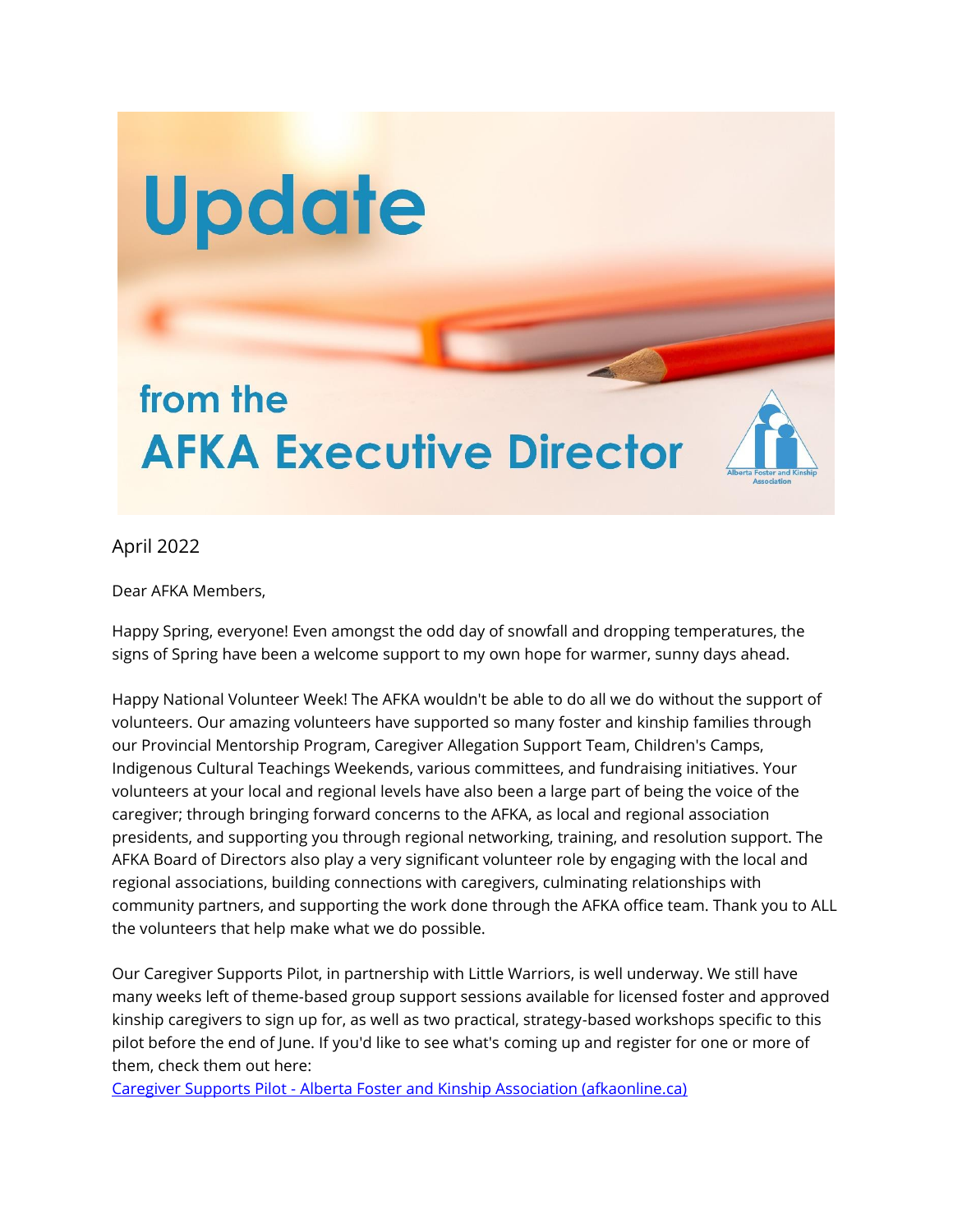The AFKA and Align met with the Caregiver Supports Unit within the Ministry of Children's Services on April 20, 2022 to discuss the situation for caregivers regarding extraordinary expenses. A briefing note was provided to this Ministry team in March 2022 to share the data gathered from our member survey. We had a good discussion with the team regarding the issues and our thoughts for potential future support. Unfortunately, no clear answers or direction were provided to us, nor was there a commitment with a time frame to follow up with additional information from that team for our caregivers. The team had stated they wanted to try to fully understand what is happening in the regions, as the Ministry is going through a number of reviews and will be able to use the information provided through the briefing note as helpful input into those reviews. They agreed to take the information we shared to the Regional Directors with a goal to see what is happening regionally and to provide further communication, as needed, to regional staff. The AFKA and Align have also requested further discussions for negotiating basic maintenance increases for caregivers. We will continue to update our membership as information is provided.

## **Our website has been updated with some important links for you to be aware of:**

We have an art contest going on!! The **Family Fun Art Contest** is open until May 31, 2022. Visit the following link for information on what it's all about and how to enter: Family Fun Art Contest - [Alberta Foster and Kinship Association \(afkaonline.ca\)](https://www.afkaonline.ca/general/family-fun-art-contest/)

Descriptions of the new provincial PRIDE pre-service and in-service training for Alberta's foster and kinship caregivers, as well as registration information: [Children's Services Provincial Caregiver Training -](https://www.afkaonline.ca/childrens-services-provincial-caregiver-training/) Alberta Foster and Kinship Association [\(afkaonline.ca\)](https://www.afkaonline.ca/childrens-services-provincial-caregiver-training/)

The online AFKA Bursary application is open until June 15, 2022. Information and online submission here:

Bursary - [Alberta Foster and Kinship Association \(afkaonline.ca\)](https://www.afkaonline.ca/programs/bursary/)

The AFKA will be scheduling networking sessions with some of the regions over the spring/summer this year. We look forward to meeting with caregivers and CFS staff to have some focused discussions and share information about local and regional associations. Contact your local and regional association president to find out more about meetings, events, information or support related to your region, as well as how to become involved in your local or regional association: Regional and Local Association Presidents - [Alberta Foster and Kinship Association \(afkaonline.ca\)](https://www.afkaonline.ca/contact/district-assoc-presidents/)

If you'd like to become a member of the AFKA, or know someone who would, membership is free for all licensed foster caregivers and approved kinship caregivers! Sign up here: <https://www.afkaonline.ca/membership/>